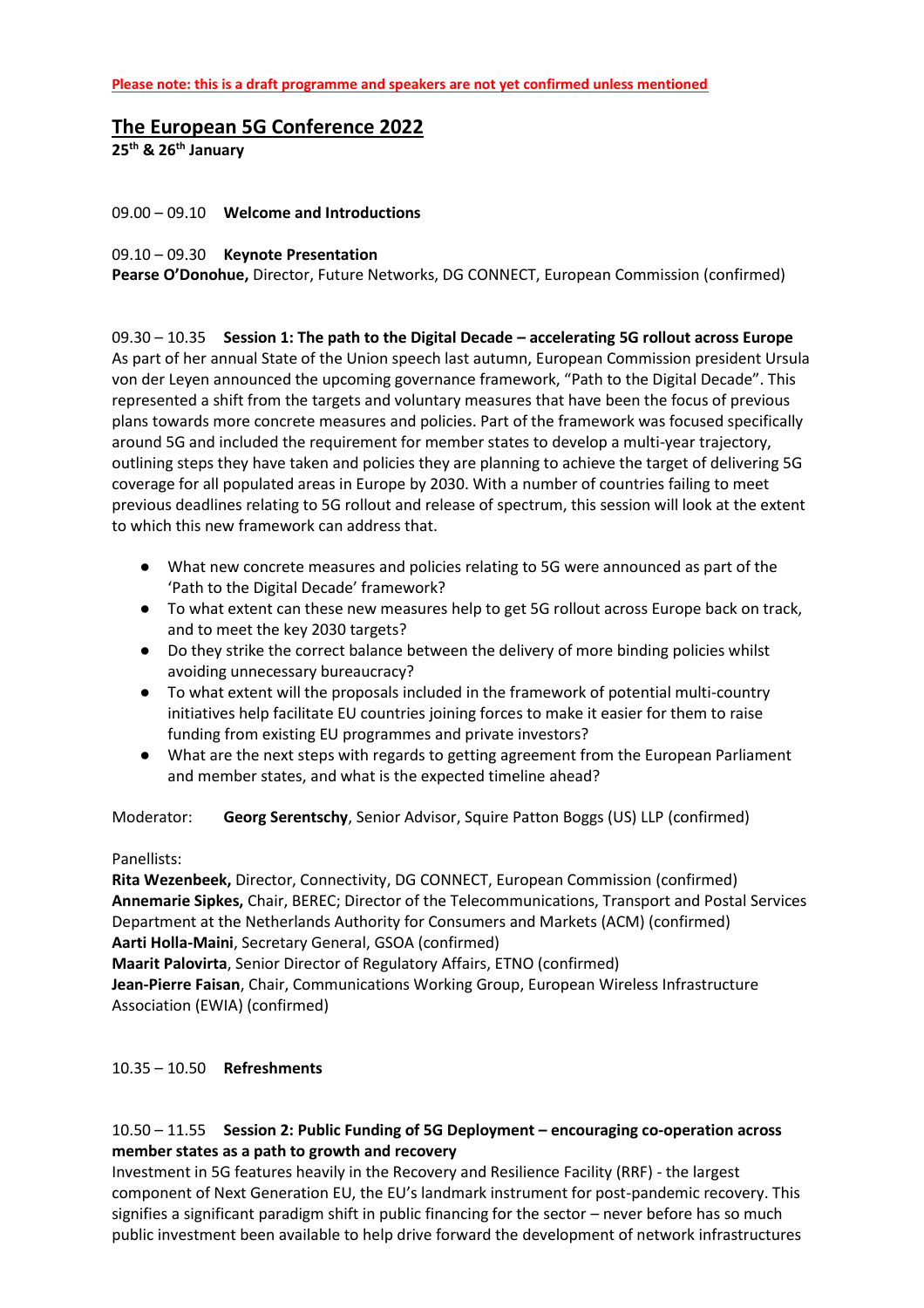in Europe and boost 5G network rollout. A specific objective for funding has been on multi country projects (MCPs) and the creation of cross-border initiatives that bring together the expertise of several member states to deliver large-scale projects that no single Member State could develop on its own. This session will look at the specific areas that are being targeted with this funding, including plans for deployment of '5G corridors' – networks along major transport paths to enable advanced Connected and Automated Mobility (CAM) services. It will look at examples of large-scale MCPs that are starting to emerge, and at the work that is being done by the Commission to support and encourage Member States to use funding from their national recovery and resilience plans to join forces and support these initiatives.

- What public funding is being made available to facilitate innovative and forward-looking 5G related projects, and how can this help to ultimately stimulate private investment in these areas?
- What work is specifically being done by the Commission to support and encourage the development of multi country projects and cross-border initiatives?
- What requirements will projects need to meet in order to access the available funding?
- How are the European Commission working together with the automotive, road and rail sectors to harness the power of 5G in order to meet targets that have been set for pan-European 5G Corridors for Connected and Automated Mobility (CAM)?
- What examples of MCPs in this area have been seen and what co-operation models are emerging?

## Moderator: **Elisabetta Cafforio**, Principal, Arthur D Little (confirmed)

## Panellists:

**Eric Gaudillat**, Head of Sector, 5G Investment, DG CONNECT, European Commission (confirmed) **Ralf Capito,** Director External Affairs, Vantage Towers (confirmed)

**Alberto Di Felice**, Director for Infrastructure, Privacy & Security Policy, DIGITALEUROPE (confirmed) **Lenka Solcova,** Project Co-ordinator, 5G Corridor Munich - Prague (confirmed)

## 11.55 – 13.00 **Session 3: 5G Equipment ecosystems – the continued evolution of the 5G supply market**

Europe is home to 2 of the 3 major equipment suppliers and is a world leader in investment in 5G trials and pilots. Despite these facts however, the overall investment that is being seen in 5G infrastructure is lagging behind other regions and many vertical sectors are slow to identify 5G business cases and embrace the new possibilities that it can bring. This session will look at what can be done to address these issues, and more broadly at the key trends that are influencing the future development of 5G ecosystems. A particular focus will be given to the emergence of OpenRAN and other associated initiatives such as network virtualisation. To what extent are these likely to be a 'game changer' for the future development of 5G, and what could this mean for European players?

- What factors are contributing to the low level of investment in 5G infrastructure that is being seen across some member states?
- How can Europe address these and ensure that it is taking advantage of its position of strength in the networks Equipment market for 5G?
- What examples of networks based on Open RAN platforms are starting to emerge in Europe?
- How disruptive are Open RAN and other associated initiatives such as network virtualisation set to be for the 5G supply chain in Europe?
- What might this mean for the development of 5G in Europe in both the short term and long term? What advantages could it bring and what challenges exist?
- To what extent is it important that a harmonsied approach to the development of the 5G ecosystem is achieved, both in Europe and globally?
- Is there a risk that the emergence of OpenRAN and vitualRAN risks moving the network equipment market from a European strength (Ericsson/Nokia etc) into an American strength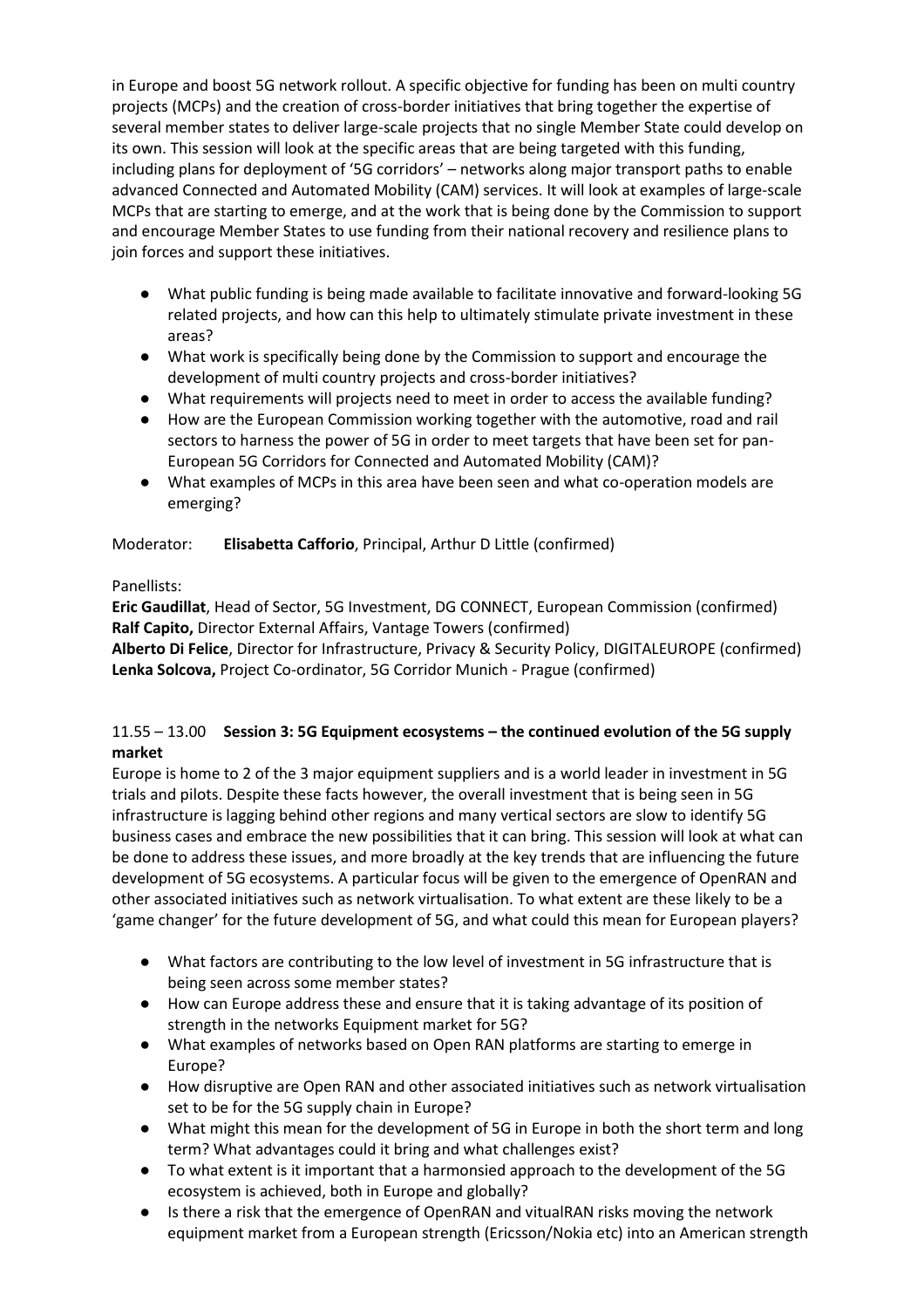(software companies running their solutions on hardware provided by the big cloud providers e.g. Google, Amazon Web Services)? How can this be avoided?

### Moderator: **Janette Stewart**, Partner, Analysys Mason (confirmed)

Panellists:

**Peter Stuckmann**, Head of Unit, Future Networks, DG CONNECT, European Commission (confirmed) **Bo Andersson,** PTS; Co-Chair, BEREC Working Group on Wireless Network Evolution (confirmed) **David Bachmann,** Co-President, European Association of Next Generation Telecommunications Innovators (EANGTI) & CEO, ng-voice GmbH (confirmed) **Olivier Simon**, Director of Radio Innovation, Orange (confirmed)

13.00 – 13.45 **Lunch**

### 13.45 – 15.00 **Session 4: Cyber Security – Working together to secure European and Global 5G networks**

The last 12 months have seen a continuation of efforts from European policymakers to deliver a common European approach to the cybersecurity of 5G networks. Following the launch of the EU 5G toolbox in 2020, a new cyber certification scheme for 5G has been proposed in an effort to coordinate standards and efforts for 5G security across member states. This session will take stock of the various initiatives and programmes launched in Europe in recent years to bolster cybersecurity and to counter the vastly expanded threat landscape resulting from the roll out of 5G. It will look at how Europe is striving to maintain its global leadership position on cybersecurity, and at work that is being done with partners on an international level to secure the global supply chain.

- What progress, successes and possible shortcomings have been seen with regards to the implementation of the EU 5G Toolbox across member states?
- How is Europe working with other regions to ensure the security of the complex global 5G supply chain?
- To what extent will the proposed EU-wide cybersecurity certification scheme on 5G, in combination with measures identified in the EU 5G Toolbox, be enough to guarantee the robustness and resilience of 5G and future generations and ensure Europe's cybersecurity leadership position?
- How can this also help to build consumer confidence in 5G security?
- How can emerging technologies such as AI and blockchain be harnessed to help secure the 5G supply chain?
- Following the work that is being done on the EU Mega Constellation, what role can satellites play in deliver secure connectivity for 5G and future networks?

Moderator: **Lorenzo Pupillo**, Associate Senior Research Fellow, CEPS & Head of the Cybersecurity, CEPS Initiative (confirmed)

## Panellists:

**Andreas Mitrakas**, Head of Market Certification and Standardisation Unit, European Union Agency for Cybersecurity (ENISA) (confirmed)

**Bart Groothuis MEP**, Rapporteur on Europe's cyber security directive, NIS, European Parliament (confirmed)

**Mikko Karikytö**, Chief Product Security Officer & Head of Product Security, Ericsson (confirmed) **Robert Mazzolin**, Chief Technology Strategist, Rhea Group (confirmed)

**Annemie Turtelboom**, Member responsible for special report on 5G security, The European Court of Auditors (confirmed)

**Lorena Boix Alonso**, Director, Digital Society, Trust and Cybersecurity, DG CONNECT, European Commission (confirmed)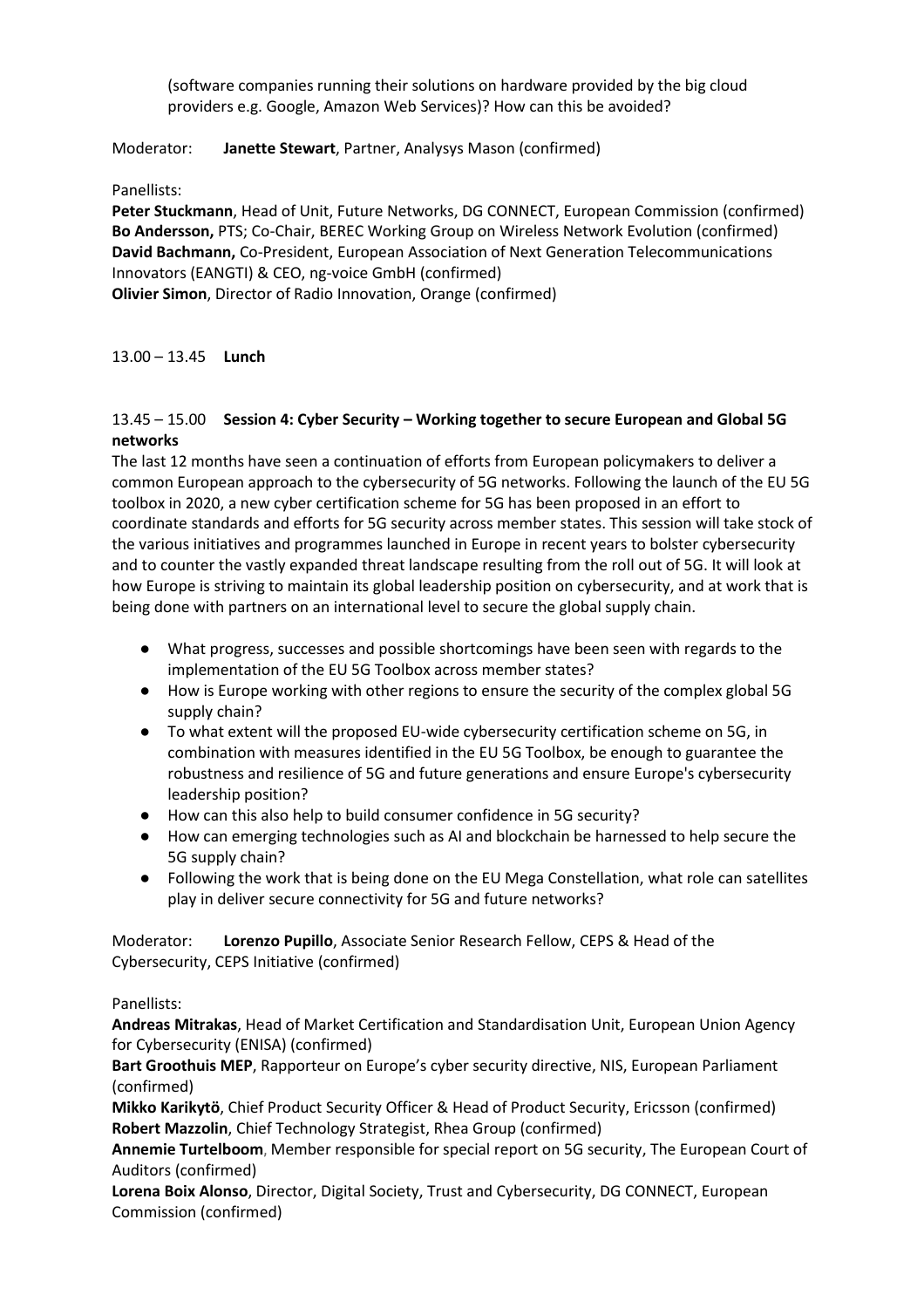## 15.00 – 15.20 **Afternoon Break**

#### 15.20 – 15.40 **Thinking Point: Experiences in deploying 5G Standalone networks in China**

*Deployment of 5G standalone has to date in Europe been a little slower than expected. This thinking point will explore the situation regarding rollout of 5G standalone in China, one of few places in the world who have deployed 5G standalone networks to date. What have their experiences been, and what results have been seen?*

**Wang Zhiqin,** Chair, IMT-2020 (5G) Promotion Group of China; and Vice President, China Academy of Information and Communications Technology (CAICT) (confirmed)

### 15.40 – 16.50 **Session 5: Beyond 5G - The journey towards a sustainable 6G**

5G network rollout are in full swing with in Europe and elsewhere around the world. As we have just seen however, initial network deployments do not use all the capabilities currently defined for 5G. Building on the last session which explored the next step in the 5G journey of 5G standalone, this session will now take things one step further and explore the path towards 6G. It will look at the early expectations and visions for 6G and how it will differ from 5G; as well as the work that is being done to define technical requirements and standards. It will also look at the potential that 6G has to help to contribute to key policy goals and targets around sustainability, and the work that needs to be done to deliver on this.

- How will 6G differ from 5G?
- Should 6G be considered as an evolution of 5G or should we be looking to take a 'clean slate approach'?
- What were the initial visions and ambitions for 5G, and how many of these may actually remain pipedreams until 6G comes around?
- What is the path to 6G going to look like, and what early work is already being done to shape this?
- What are early expectations and visions and how realistic are these?
- What potential technology trends are likely to play a part in shaping 6G, and how can Europe ensure that it is in a position to take advantage of the benefits offered by these future technologies?
- How can Europe make the most of competitive advantages that it has in areas such as edge computing and cybersecurity to ensure that we do not miss out as this new wave of technologies starts to emerge?
- How important is a co-ordinated European approach in order to deliver this?
- How can 6G help to provide a new approach to delivering sustainability and tackling the UN sustainable development goals?

Moderator: **Matti Latva-aho,** 6G Flagship Director, University of Oulu (confirmed)

#### Panellists:

**Bernard Barani**, Deputy Head of Unit, Future Connectivity Systems, DG CONNECT, European Commission (confirmed)

**Cristina Data,** Director of Spectrum Policy and Analysis, Ofcom (confirmed) **Volker Ziegler**, 6G Leadership, Chief Architect, Nokia Bell Labs (confirmed) **Dr Wen Tong**, CTO, Wireless Network, Huawei (confirmed)

**Nicolas Chuberre**, Solution Line Manager, Thales Alenia Space (confirmed)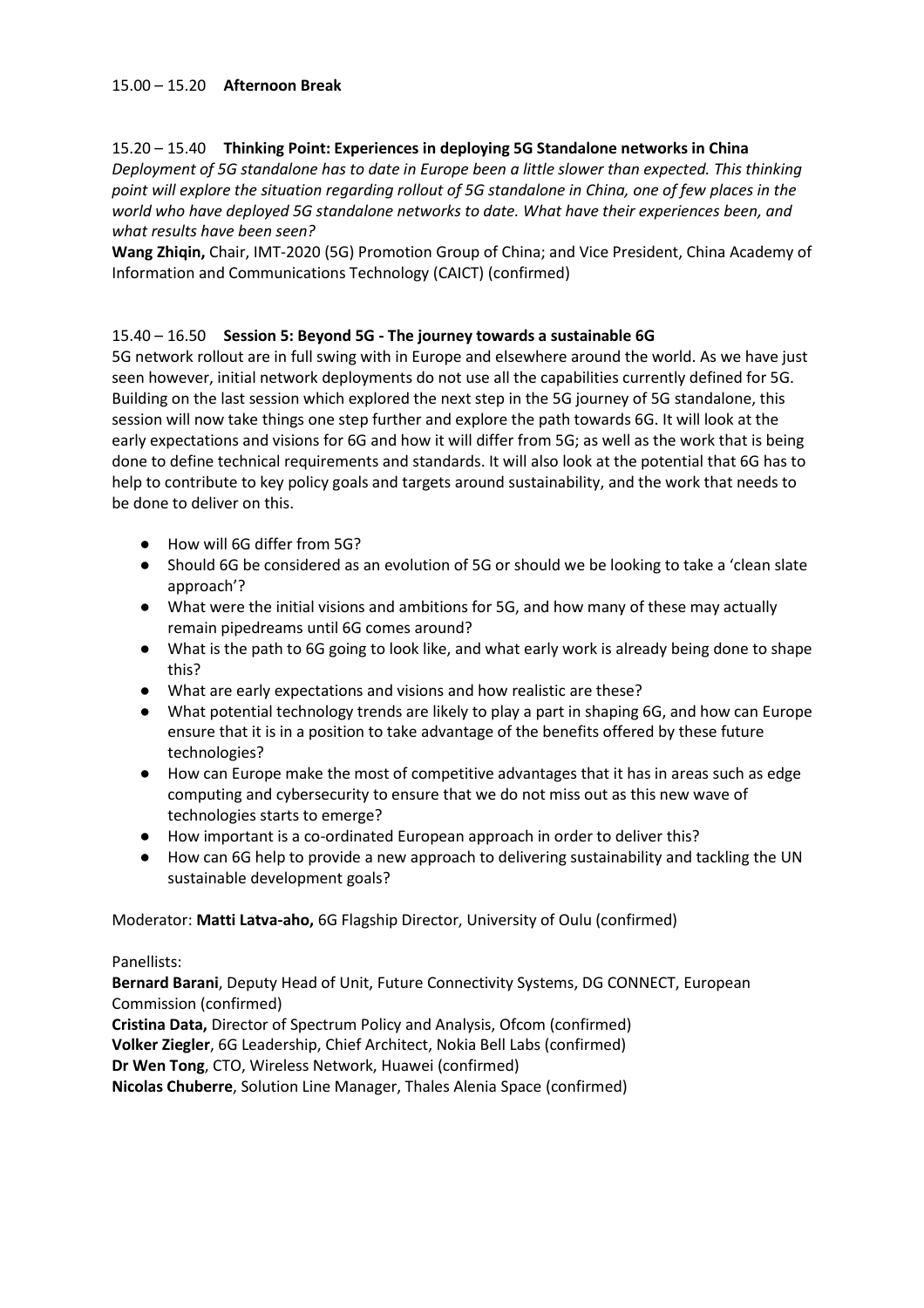## 09.00 – 10.10 **Session 6: Powering the enterprises of the future – what is the best approach to meet vertical connectivity needs and how can this be delivered?**

Across Europe and elsewhere around the world, regulators are putting plans in place to deliver the required connectivity to vertical industries in order to enable them to take advantage the benefits of 5G. Significant divergence in is being seen across Europe, with a number of different models being brought in to allocate spectrum directly to vertical users rather than to mobile operators. This session will explore the impact that these divergent approaches that are being seen might have, and at whether there is a need to look at intervention at a European level to deliver a more co-ordinated approach. Furthermore, it will explore the extent to which this apparent trend towards the use of regulatory intervention to meet the connectivity needs of vertical sectors is necessary. For example, Telenor and Telia were awarded licences in a recent Danish auction, that came with an obligation to make spectrum available for private networks; whilst two other operators, TDC and Three, are both deploying private 5G networks in the country on purely commercial terms. Where is the balance between the use of regulatory intervention and market forces to deliver the required vertical connectivity for 5G?

- Are there advantages to the divergence in approaches to deliver vertical connectivity that is being seen across member states (for example in fostering experimentation and innovation), or will this in the long-term hamper economies of scale and constrain scope for private networks in some jurisdictions?
- Is there a need for a more co-ordinated approach in Europe and to what extent is this possible?
- To what extent is there a need for intervention at a European level to encourage this to happen?
- What form could this intervention take and where does the balance lie between coordinating approaches and making allowances for national differences across member states?
- What spectrum bands are most suited for local use and possible development of private networks?
- What work is being done at a European level to study the use of the 3.8GHz 4.2GHz band to provide a solution to deliver localised broadband connectivity, and what potential does this approach have?
- How successful has the approach that has been seen across many countries of making spectrum (mainly in the 3.5GHz / mmWave bands) available direct to vertical users rather than to mobile operators?
- Should the approach of creating private networks in this way be seen as a threat or an opportunity for MNOs, and what new business models are being facilitated by this move away from the traditional approach?
- Has this led to a surge in the advent of 5G verticals or is spectrum lying around remaining unused?
- To what extent is there actually a market failure when it comes to making spectrum available for private networks that requires regulatory intervention (administrative licencing models, set asides and obligations); or would the issue actually be addressed on commercial terms without intervention?
- With other regions (eg LatAm) just starting to explore options for delivering vertical connectivity, to what extent is there the possibility of delivering a globally coordinated approach?

## Moderator: **Soren Sorensen,** Associate Director, NERA (confirmed)

#### Panellists to include:

**Eric Fournier,** Director for Spectrum Planning and International Affairs, ANFR France; & Chair, RSPG (confirmed)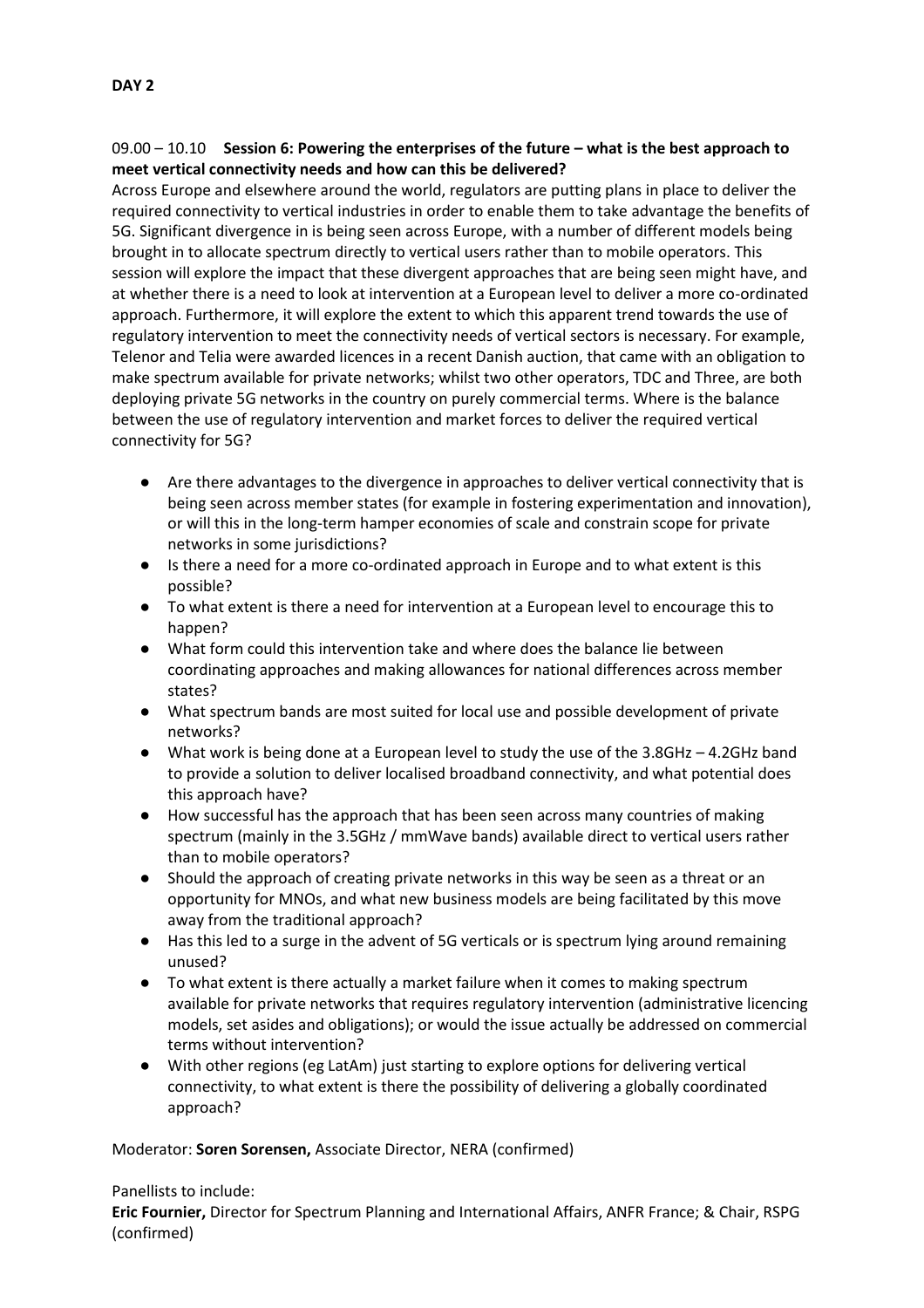**Jonas Wessel**, Director, Spectrum Department, PTS (confirmed) **Dave Wright**, Head of Global Wireless Policy, HPE (confirmed) **Antonio Franchi,** Head of 5G and 6G Strategic Programme, European Space Agency (confirmed) **Luigi Ardito,** Senior Director of Government Affairs EMEA, Qualcomm (confirmed)

### 10.10 – 11.25 **Session 7: The 5G 'sweet-spot' – Forecasting and meeting increasing needs for spectrum in the mid-band frequencies**

Mid-band has been critical for 5G rollout to date both in Europe and around the rest of the world. Whilst a large amount of spectrum has now been made available in the 3.5GHz band (and in some cases elsewhere), a recent GSMA study claimed that this is only the start and in order to meet future needs for 5G, an additional 2GHz of mid-band spectrum will be required by 2030. This session will look at the extent to which this figure is a realistic estimate of what is actually required, and at the different bands and options that are available in order to meet these growing needs. Specific focus will be given to the parts of the C-band not yet allocated to 5G (3.3GHz – 3.4GHz and the 3.6GHz – 3.8 GHz), 4.8 GHz, 6 GHz and 10 GHz ranges, all of which will be considered at WRC-23. How can the need for additional bandwidth for 5G be balanced with the needs of other key users across the midband frequencies – satellite, WiFi and more?

- Most countries have now completed their 5G awards, and most MNOs now have at least 70-100 MHz of 3.5 GHz spectrum. For how long will this be enough, and where can we find more spectrum for second carriers or increased capacity?
- To what extent is the figure provided by the GSMA study of an additional 2GHz by 2030 an accurate reflection for member states across Europe?
- What scope is there to use spectrum in the C-band to help meet these needs (beyond the 3.4GHz – 3.8GHz section that has already been allocated)?
- What is the current situation regarding the 6GHz band across Europe, and how will decisions made in this band impact the future shape of mid-band frequencies more broadly?
- What other bands provide options, and to what extent could WRC-23 help to provide a clearer picture?
- How important is it that a co-ordinated approach across the mid-band frequencies is seen in the region, and globally?
- Should the next capacity layer in the band be allocated through traditional exclusive use licences, or could new shared use models emerge?
- How can policymakers balance the requirements of 5G in mid-band frequencies with the needs of other key users in the bands?

Moderator: **Amit Nagpal**, Partner, Aetha Consulting (confirmed)

Panellists to include:

**Chris Woolford,** Director, International Spectrum Policy, Ofcom (confirmed) **Heidi Himmanen,** Chief Adviser, Digital Connections, Finnish Transport and Communications Agency Traficom (confirmed) **Glyn Carter**, Future Spectrum Director, GSMA (confirmed)

**Martha Suarez**, President, Dynamic Spectrum Alliance (confirmed)

**Alessandro Casagni**, Director, Wireless Regulatory Policy, Huawei (on behalf of: Ericsson, Huawei, Nokia & ZTE) (confirmed)

**Petra Vorwig**, Global Spectrum & Regulatory Policy, GSOA (confirmed)

11.24 – 11.45 **Break**

11:45 – 12:05 **Thinking Point: Introducing the Metaverse Bruno Cendon Martin**, Director of Wireless - AR\VR HW, Meta (confirmed)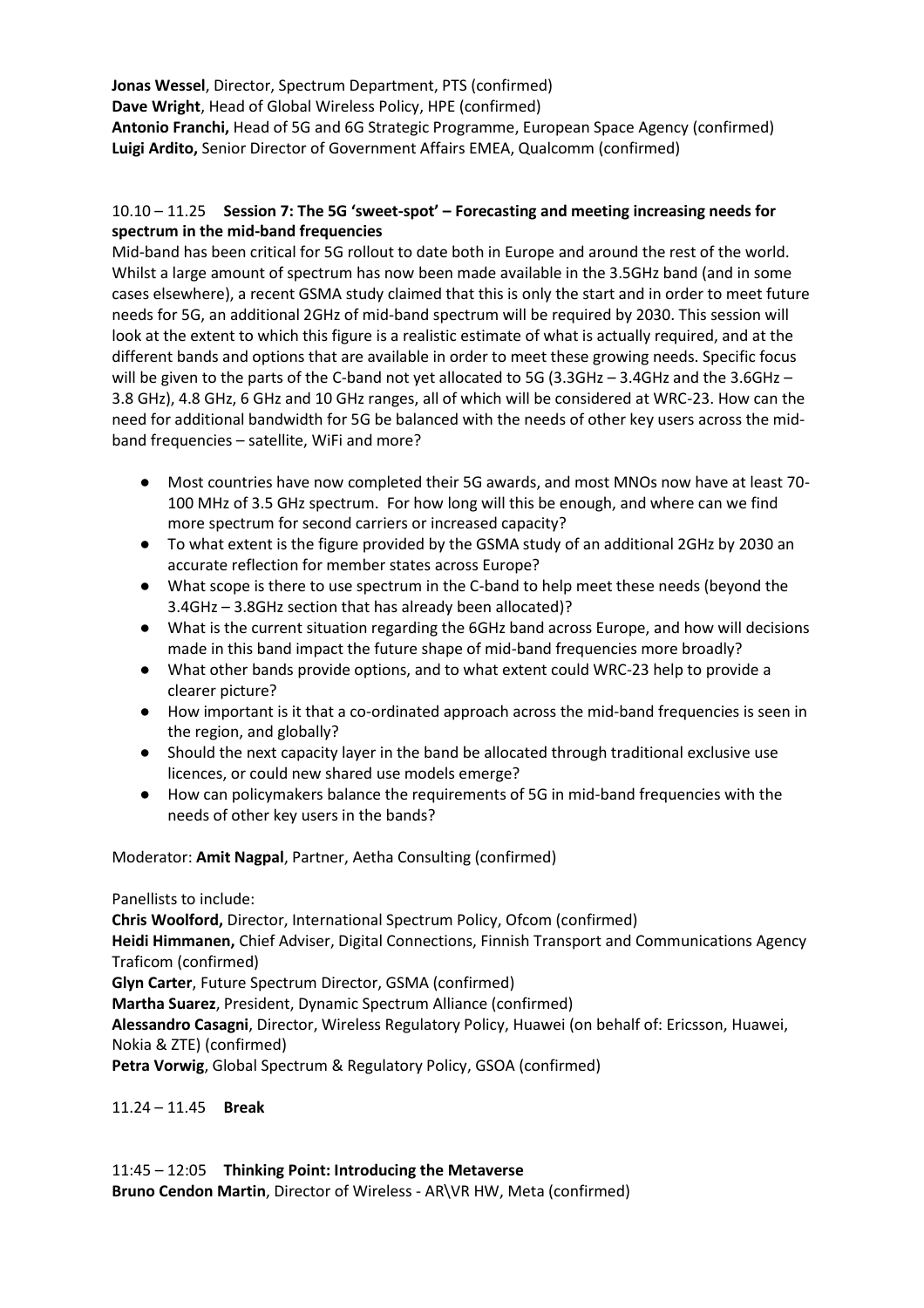## 12.05 – 13.15 **Session 8: The evolving connectivity landscape – new spectrum bands, new technologies, new approaches**

The way in which connectivity is provided today is very different to how it was delivered ten years ago. And similarly, as the journey towards the next phase of future wireless connectivity continues, it can be expected that the connectivity ecosystem in 2030 will be very different to that which we see today. With the demand for connectivity set to increase at an exponential rate and wireless communication set to become more and more vital for all aspects of daily lives, connectivity technologies, systems and regulatory frameworks will all need to evolve in order to keep pace. This session focus on what this evolution of the connectivity landscape will look like, and at what needs to be done to ensure that the power of wireless can continue to push our world forward. Focus will be given to new technologies that are emerging; at innovative new ways of finding the bandwidth to enable these; and at the possibility of collaborative new business models.

- What will the overall connectivity ecosystem look like in 2030, and how will it likely differ from today?
- There was a time that mid-band spectrum were considered too high frequency to be used for mobile technology, but this has of course change hugely. As the evolution of technologies and systems continues, how will the demand for different spectrum bands be set to change?
- What scope in the future can be played by terahertz frequencies and other bands that have traditionally been considered as unusable?
- To what extent is the way in which we access spectrum set to change? What role can spectrum sharing and other innovative methods play in increasing spectrum efficiency?
- What new challenges and opportunities might the use of these new bands bring?
- How are technologies evolving, and how might this affect what are currently considered as traditional models of connectivity, and the connectivity landscape more broadly?
- What role can non-terrestrial technologies play in helping to deliver cost-effective and highcapacity connectivity in future wireless networks?
- What scope is there for increased collaboration between mobile and satellite providers, and the emergence of hybrid terrestrial-satellite systems?

Moderator: **Marc Eschenberg**, Partner, Aetha (confirmed)

Panellists to include:

**Branimir Stantchev**, Head of Sector, Spectrum for Wireless Broadband, European Commission (confirmed)

**Alexander Kuehn,** Head of Spectrum, BNetzA (confirmed)

**Eiman Mohyeldin,** Chair, 6G Spectrum Team, GSA (confirmed)

**Simon Watts**, Chair, Standards Working Group, GSOA (confirmed)

**Lorelien Hoet**, Government Affairs Director, Europe, Microsoft (confirmed)

13.15 – 14.05 Lunch

## 14.05 – 15.20 **Session 9: Delivering digital equality - Meeting the target of 5G connectivity for all by 2030**

One of the targets of the Commission's digital decade is to deliver 5G coverage to all populated areas in Europe by 2030. Current coverage is estimated to be at around 13%, which shows how ambitious this target to deliver digital equality for all European citizens and societies actually is. For it to be achieved, stakeholders and connectivity providers will need to work together. This session will look at the different technologies, spectrum bands and connectivity models that will need to be part of the solution to deliver this, and at the extent to which regulatory intervention will be required. It will look at what should be considered as the definition of 5G in relation to the targets that have been set, and at how it can be ensured that the different connectivity requirements of communities across Europe can be met.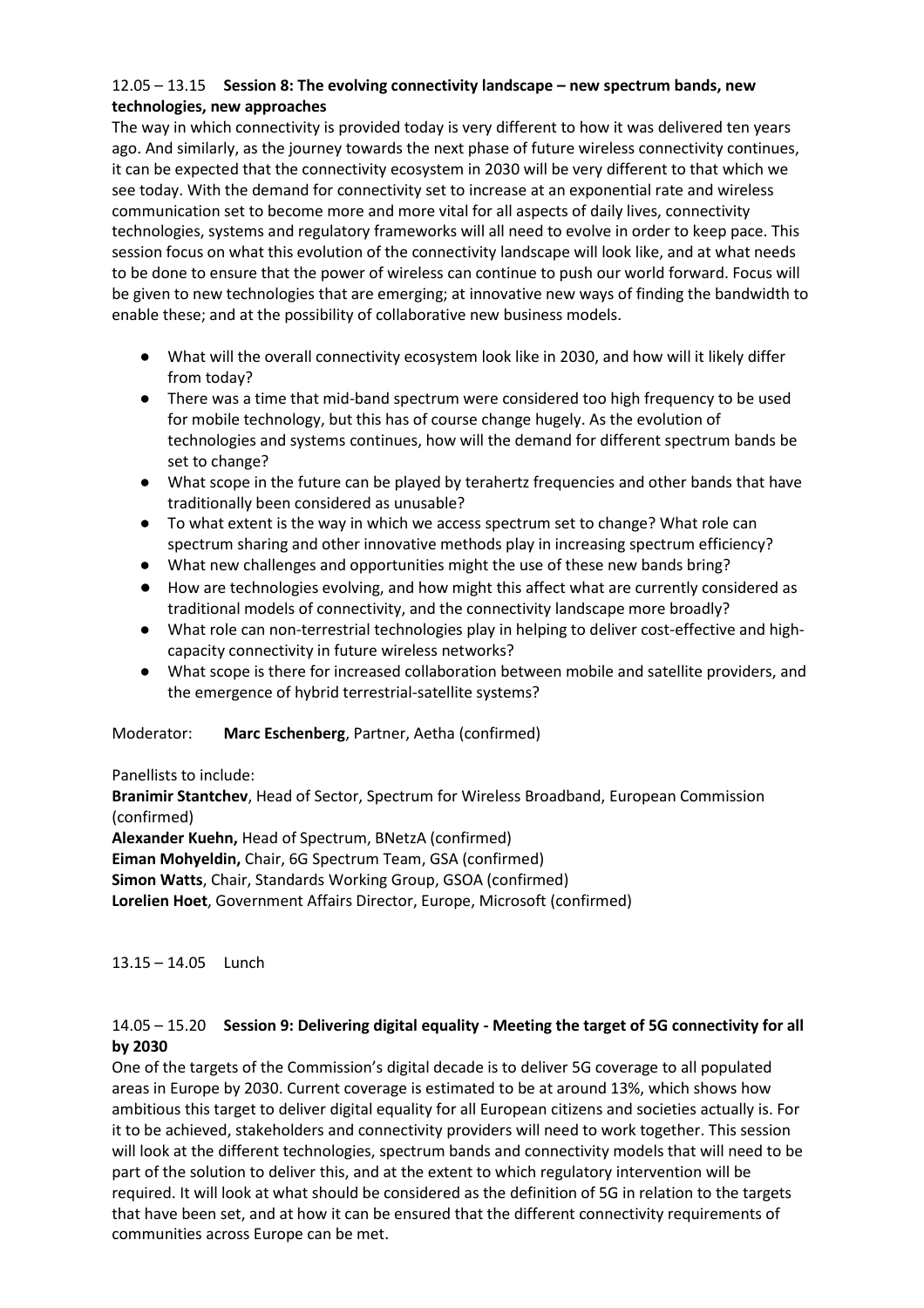- How should '5G' be defined in the context of the target that has been set? Should minimum acceptable levels be set in terms of key aspects such as speed and latency?
- How can the level of coverage be monitored and what parameters should be used to do this (number of base stations, population coverage/quality)?
- Can more basic 5G delivered using low-band (ie 700MHz) frequencies be sufficient to meet these targets, or should we be aiming for the additional possibilities that are offered by midrange 5G?
- How can it be ensured that the connectivity that is required fits with the specific needs to the communities and areas that it is serving?
- Is there a need to introduce regulatory tools such as universal service obligations to help deliver on these targets, or can they be met through private competition alone?
- Where does the delivery of digital equality for European businesses and industrial areas fit within the Commission targets? What needs to be done to ensure that all businesses throughout Europe are given the opportunity to reap the potential that new digital technologies such as IoT, AI, edge computing and augmented reality can offer?
- What technology mix will be required to help deliver the required connectivity? Alongside mobile broadband, what role can fixed wireless access (FWA) play?
- What role can satellite play in helping to deliver the required connectivity, particularly with recent moves that have been seen towards inclusion of satellite technology in mobile handsets?

Moderator: **Richard Marsden**, Managing Director, NERA (confirmed)

Panellists to include:

**Philippe Lefebvre**, Head of Sector, 5G Deployment Strategy, Future Connectivity Systems, DG CONNECT (confirmed)

**Konstantinos Masselos,** President, Hellenic Telecommunications & Post Commission (EETT) (confirmed)

**Daniel Olle,** Technical Unit Manager, Telecoms & Audio-visual Division, Spanish Competition and Markets Commission (CNMC) (confirmed)

**Stefan Zehle,** Co-Founder & CEO, Coleago Consulting (confirmed)

**Emma O'Toole**, Senior Manager, Spectrum, GSMA (confirmed)

**Peng Zhao**, Government Affairs and Policy, OneWeb (confirmed)

# 15.20 – 15.40 **Afternoon Break**

## 15.40 – 16.35 **Session 10: Delivering densification - Streamlining the rollout of 5G networks in urban areas**

Small Cell and macro cell technologies are seen as being pivotal to successful 5G rollout and the densification of networks that will be required to meet needs in urban areas. Despite this however, Small Cell adoption across Europe has been relatively slow to date. This session will look at the reasons for this apparent reticence from operators to deploy small cells to date, and at what is being done to encourage and streamline the rollout process going forward.

- What is the situation with regards to roll out of new small cells in Europe?
- Why have so few been seen is it due to operators reusing existing sites or implementing dynamic spectrum sharing (DSS) to reuse 4G spectrum bands; or is it because of red tape and bureaucracy?
- What measures have been taken to streamline and speed up the rollout of 5G networks once spectrum has been allocated? Is there more that could be done?
- What are the current processes relating to acquisition of cell sites across different member states, and is there a need for more harmonisation?